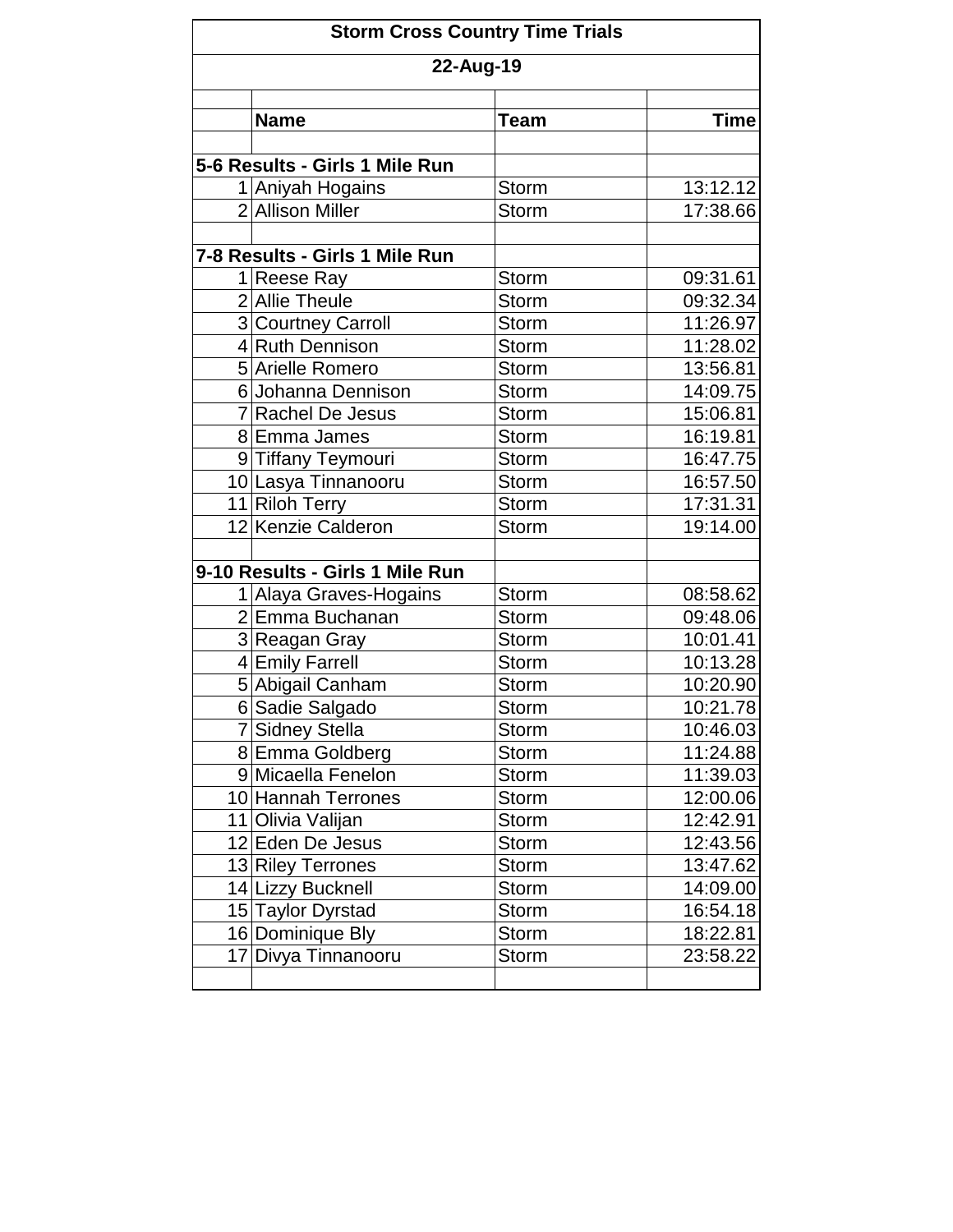|           | <b>Storm Cross Country Time Trials</b> |              |             |  |  |  |
|-----------|----------------------------------------|--------------|-------------|--|--|--|
| 22-Aug-19 |                                        |              |             |  |  |  |
|           | <b>Name</b>                            | Team         | <b>Time</b> |  |  |  |
|           | 11-12 Results - Girls 1 Mile Run       |              |             |  |  |  |
|           | 1 Myla Pasley                          | <b>Storm</b> | 08:12.21    |  |  |  |
|           | 2 Jenna O'Sullivan                     | <b>Storm</b> | 09:13.84    |  |  |  |
|           | 3 Mikaila Whitman                      | <b>Storm</b> | 09:36.75    |  |  |  |
|           | 4 Meghan McNeil                        | <b>Storm</b> | 09:44.84    |  |  |  |
|           | 5 Brianna Meuschke                     | <b>Storm</b> | 09:49.72    |  |  |  |
|           | 6 Audrey Baird                         | <b>Storm</b> | 09:55.40    |  |  |  |
|           | 7 Sarah McNeil                         | <b>Storm</b> | 09:55.72    |  |  |  |
|           | 8 Alexandra Acevedo                    | <b>Storm</b> | 11:36.72    |  |  |  |
|           | 9 Farah Mbem                           | <b>Storm</b> | 11:55.15    |  |  |  |
|           | 10 Destiny Yoc                         | <b>Storm</b> | 11:59.78    |  |  |  |
|           | 11 Amber Harnish                       | <b>Storm</b> | 12:09.06    |  |  |  |
|           | 12 Annabelle Amneus                    | <b>Storm</b> | 12:11.47    |  |  |  |
|           | 13 Rachel Bucknell                     | <b>Storm</b> | 12:39.88    |  |  |  |
|           | 14 Emily Canham                        | <b>Storm</b> | 12:51.00    |  |  |  |
|           | 15 Elizabeth Garvis                    | <b>Storm</b> | 13:03.38    |  |  |  |
|           | 16 Alexa Plaza                         | <b>Storm</b> | 13:08.75    |  |  |  |
|           | 17 Samara Wijesundera                  | <b>Storm</b> | 14:08.59    |  |  |  |
|           | 18 Hana Mbem                           | <b>Storm</b> | 15:29.38    |  |  |  |
|           | 13-14 Results - Girls 1 Mile Run       |              |             |  |  |  |
|           | 1 Samantha Spaulding                   | <b>Storm</b> | 07:27.72    |  |  |  |
|           | 2 Brianna Campbell                     | <b>Storm</b> | 07:42.00    |  |  |  |
|           | 3 Angelina Teymouri                    | <b>Storm</b> | 08:07.84    |  |  |  |
|           | 4 Amelia Barnes                        | <b>Storm</b> | 08:09.28    |  |  |  |
|           | 5 Ava Baird                            | <b>Storm</b> | 09:05.81    |  |  |  |
|           | 6 Madison Gesin                        | Storm        | 09:21.03    |  |  |  |
|           | 7 Marie Lintereur                      | <b>Storm</b> | 09:42.93    |  |  |  |
|           | 8 Cassidy Costello                     | <b>Storm</b> | 09:55.03    |  |  |  |
|           | 9 Amara Shields                        | <b>Storm</b> | 10:28.34    |  |  |  |
|           | 10 Sophie Bryant                       | <b>Storm</b> | 10:47.00    |  |  |  |
|           | 11 Jaiden Bly                          | <b>Storm</b> | 12:29.91    |  |  |  |
|           | 12 Ashlyn Bett                         | <b>Storm</b> | 12:44.22    |  |  |  |
|           | 13 Grace Balena                        | <b>Storm</b> | 13:03.65    |  |  |  |
|           | 14 Lindsey Maldonado                   | <b>Storm</b> | 13:05.65    |  |  |  |
|           | 5-6 Results - Boys 1 Mile Run          |              |             |  |  |  |
|           | 1 Collin Theule                        | <b>Storm</b> | 11:27.18    |  |  |  |
|           | 2 Alekxander Ramirez-Gasto             | <b>Storm</b> | 13:33.72    |  |  |  |
|           | 3 Miles James                          | Storm        | 15:31.88    |  |  |  |
|           | 4 John O'Hare                          | <b>Storm</b> | 15:32.78    |  |  |  |
|           | 5 Clayton Carroll                      | <b>Storm</b> | 18:21.75    |  |  |  |
|           | 6 Aarya Tinnanooru                     | <b>Storm</b> | 23:58.78    |  |  |  |
|           |                                        |              |             |  |  |  |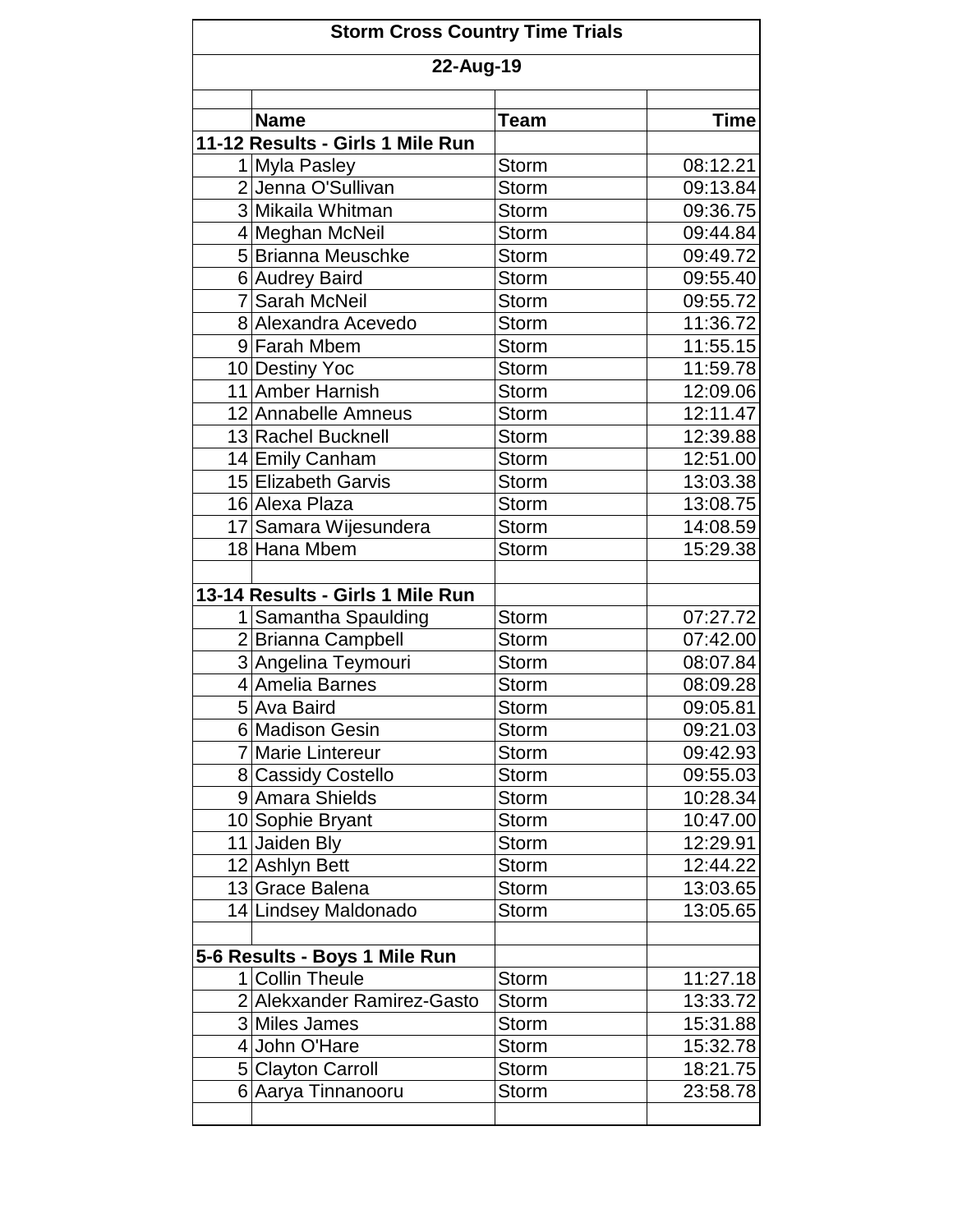| <b>Storm Cross Country Time Trials</b><br>22-Aug-19 |                                              |              |             |  |  |
|-----------------------------------------------------|----------------------------------------------|--------------|-------------|--|--|
|                                                     |                                              |              |             |  |  |
|                                                     | <b>Name</b>                                  | Team         | <b>Time</b> |  |  |
|                                                     | 7-8 Results - Boys 1 Mile Run<br>1 Malik Bly | <b>Storm</b> | 11:27.59    |  |  |
|                                                     | 2 Trever Bibeau                              | <b>Storm</b> | 13:06.02    |  |  |
|                                                     | 3 Caleb Romero                               | <b>Storm</b> | 16:33.31    |  |  |
|                                                     | 4 Luke Hirsch                                | <b>Storm</b> | 18:24.47    |  |  |
|                                                     |                                              |              |             |  |  |
|                                                     | 9-10 Results - Boys 1 Mile Run               |              |             |  |  |
|                                                     | 1 Gavin Finegan                              | <b>Storm</b> | 08:22.53    |  |  |
|                                                     | 2 Jake Baird                                 | <b>Storm</b> | 09:03.72    |  |  |
|                                                     | 3 Unknown Athlete                            | <b>Storm</b> | 09:19.72    |  |  |
|                                                     | 4 Raphael Bencun                             | <b>Storm</b> | 09:23.00    |  |  |
|                                                     | 5 Adrian So                                  | <b>Storm</b> | 09:42.00    |  |  |
|                                                     | 6 Luke Daly                                  | <b>Storm</b> | 10:12.28    |  |  |
|                                                     | 7 Miles Archie                               | <b>Storm</b> | 12:38.12    |  |  |
|                                                     | 8 Alexander Perrine                          | <b>Storm</b> | 12:40.12    |  |  |
|                                                     | 9 Rowdy Guardino                             | <b>Storm</b> | 13:38.94    |  |  |
|                                                     | 10 Jeremiah Romero                           | <b>Storm</b> | 15:19.22    |  |  |
|                                                     | 11 Derek Valijan                             | <b>Storm</b> | 16:34.91    |  |  |
|                                                     | 12 Karsyn Quitevis                           | <b>Storm</b> | 16:38.84    |  |  |
|                                                     | 13 Zayd Osman                                | <b>Storm</b> | 18:28.22    |  |  |
|                                                     | 14 Rohan Kandru                              | <b>Storm</b> | 19:21.59    |  |  |
|                                                     |                                              |              |             |  |  |
|                                                     | 11-12 Results - Boys 1 Mile Run              |              |             |  |  |
|                                                     | 1 Tyler Halvorsen                            | <b>Storm</b> | 07:24.34    |  |  |
|                                                     | 2 Austin Duenas                              | <b>Storm</b> | 07:38.97    |  |  |
|                                                     | 3 Emilio Oviedo                              | <b>Storm</b> | 07:41.41    |  |  |
|                                                     | 4 Sabastian Peraza                           | Storm        | 08:37.94    |  |  |
|                                                     | 5 Brennan Givens                             | <b>Storm</b> | 08:46.25    |  |  |
|                                                     | 6 Alfred Neall-Johnston                      | <b>Storm</b> | 09:27.88    |  |  |
|                                                     | 7 Collin Mars                                | <b>Storm</b> | 09:30.78    |  |  |
|                                                     | 8 Ezra Bly                                   | <b>Storm</b> | 09:32.84    |  |  |
|                                                     | 9 Samuel Seidman                             | <b>Storm</b> | 09:39.06    |  |  |
|                                                     | 10 Gabriel Rodriguez                         | <b>Storm</b> | 10:13.02    |  |  |
|                                                     | 11 Derek Perry                               | <b>Storm</b> | 10:19.81    |  |  |
|                                                     | 12 Christopher Luna                          | <b>Storm</b> | 11:28.30    |  |  |
|                                                     | 13 Connor Landress                           | <b>Storm</b> | 12:04.18    |  |  |
|                                                     | 14 Ayden Mariscal                            | <b>Storm</b> | 12:20.22    |  |  |
|                                                     | 15 Gavin Digiovanni                          | <b>Storm</b> | 13:44.81    |  |  |
|                                                     | 16 Joshua De Jesus                           | <b>Storm</b> | 13:58.22    |  |  |
|                                                     | 17 Caleb Dennison                            | <b>Storm</b> | 14:29.97    |  |  |
|                                                     | 18 Tyler Landress                            | <b>Storm</b> | 14:32.44    |  |  |
|                                                     | 19 Luke Landress                             | <b>Storm</b> | 15:05.06    |  |  |
|                                                     | 20 Ezequiel Romero                           | <b>Storm</b> | 16:32.12    |  |  |
|                                                     |                                              |              |             |  |  |